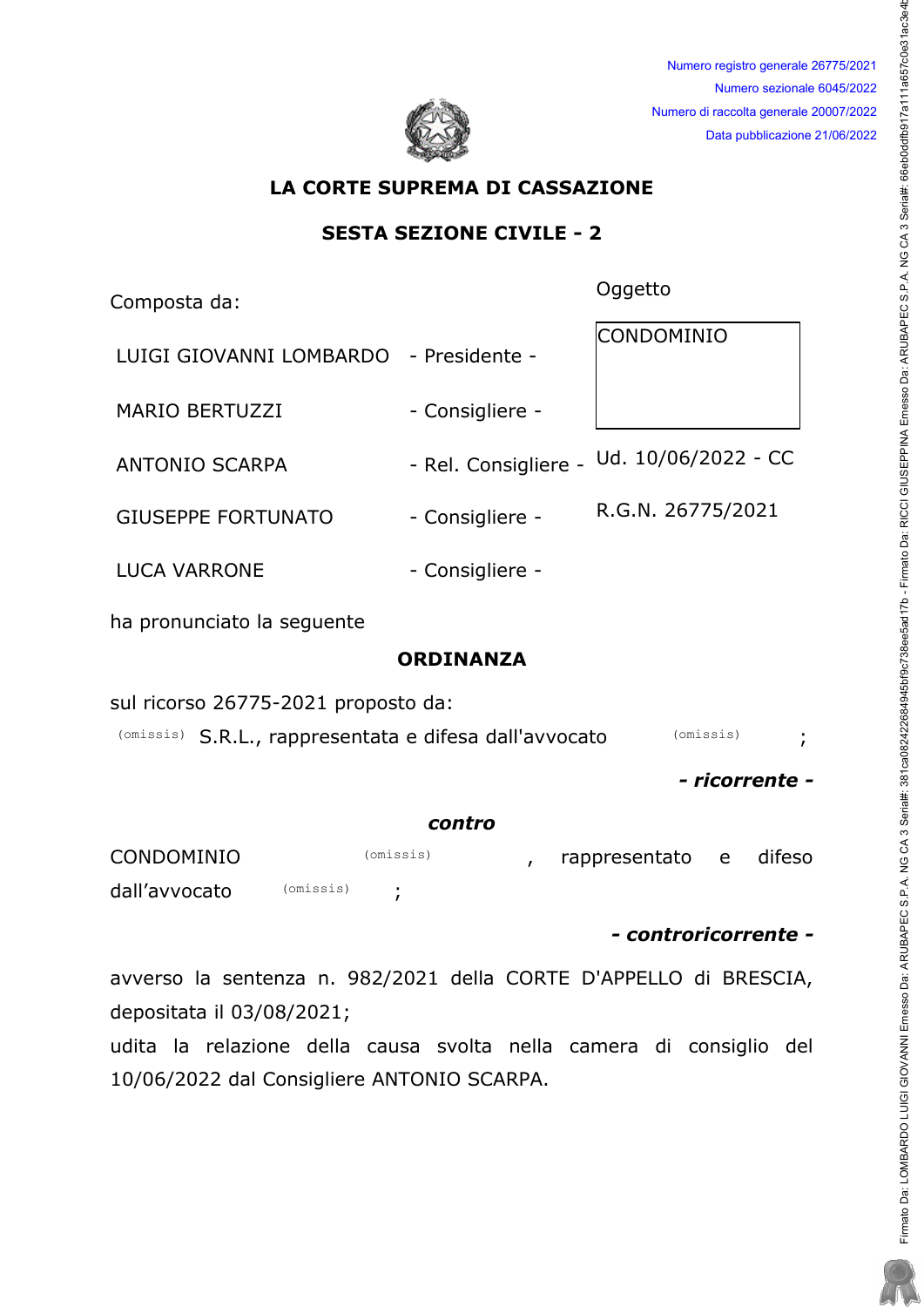Numero registro generale 26775/2021 Numero sezionale 6045/2022 Numero di raccolta generale 20007/2022 Data pubblicazione 21/06/2022

## **FATTI DI CAUSA E RAGIONI DELLA DECISIONE**

La (omissis) s.r.l. ha proposto ricorso articolato in unico motivo avverso la sentenza n. 982/2021 della Corte d'appello di Brescia, pubblicata in data 3 agosto 2021.

Resiste con controricorso il Condominio (omissis)

La Corte d'appello di Brescia ha respinto il gravame proposto dalla (Omissis) s.r.l. contro la sentenza del Tribunale di Brescia n. 977 del 29 marzo 2018, nel contraddittorio con il Condominio (omissis) - Il Tribunale aveva rigettato l'opposizione ex art. 645 c.p.c. spiegata dalla medesima (omissis) s.r.l. avverso il decreto ingiuntivo n. 5521/2015 intimato dal Condominio per il pagamento di € 14.945,91 a titolo di spese condominiali. Il Tribunale disattese la tesi dell'opponente, costruttrice del fabbricato e predisponente il regolamento condominiale, secondo cui doveva applicarsi la clausola 11 di tale regolamento, in base alla quale le spese condominiali sarebbero state da ripartire fra i soli acquirenti delle unità abitative fino a che non fossero state tutte vendute, con esonero quindi della società per le unità rimaste invendute. Per il Tribunale, dovendo qualificarsi gli altri condòmini quali consumatori, la clausola, contenuta nel regolamento condominiale, era da considerarsi vessatoria, tenuto conto dello squilibrio reso evidente dal fatto che l'esonero era integrale e senza previsione di un termine massimo, e quindi inefficace nei loro confronti in quanto non appositamente approvata.

La Corte d'appello di Brescia, richiamato l'orientamento giurisprudenziale circa l'applicabilità delle norme del Codice del consumo alle convenzioni di ripartizione delle spese condominiali predisposte dal costruttore, o dall'originario unico proprietario dell'edificio condominiale, ha evidenziato che nel caso specifico non è contestata né la qualifica di professionista venditrice e predisponente la clausola in capo alla (omissis) s.r.l., né quella di consumatori in capo agli acquirenti delle singole unità immobiliari, e non lo è neppure l'applicabilità al predetto rapporto del Codice del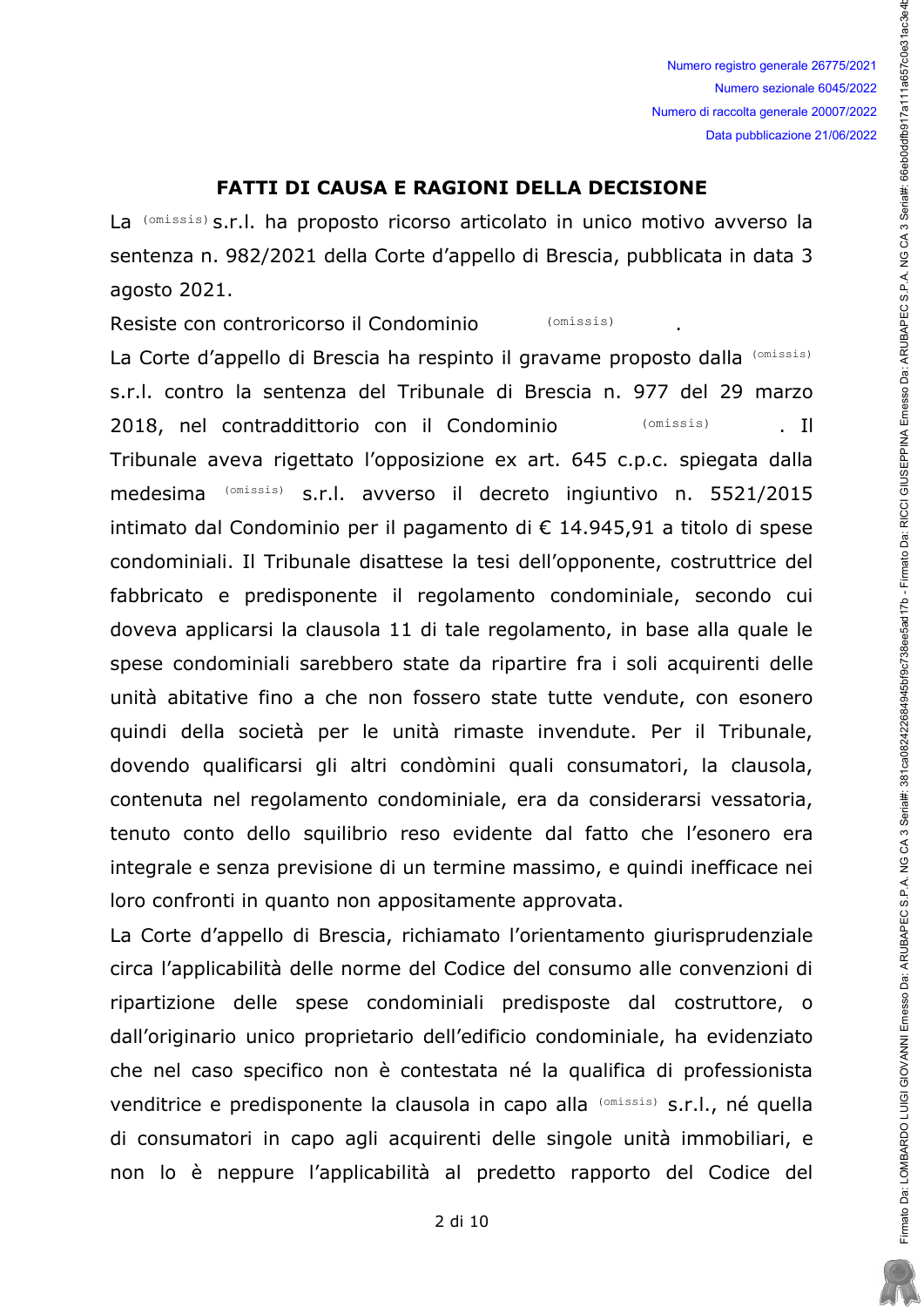Firmato Da: LOMBARDO LUIGI GIOVANNI Emesso Da: ARUBAPEC S.P.A. NG CA 3 Serial#, 381 ca082422684345bf9c32684345bf9c738ee5ad17b - Firmato Da: RICCI GIUSEPPINA Emesso Da: ARUBAPEC S.P.A. NG CA 3 Serial#: 66eb0ddfb917a111a657c

Consumo, vertendo la contestazione unicamente sull'applicabilità, alla clausola in questione, del regime di nullità-inefficacia in quanto vessatoria ai sensi dell'art. 33 del Codice del Consumo. La Corte d'appello ha tuttavia sottoposto a critica quanto affermato nella sentenza n. 16321 del 4 agosto 2016 della Corte di cassazione, che, a suo dire, restringeva l'applicabilità del Codice del Consumo alle sole convenzioni limitative di natura reale incidenti sul bene compravenduto, e così ha ribadito la tesi del giudice di primo grado, in base alla quale la clausola d'esenzione dalla spese predisposta dalla società venditrice, risulterebbe "in sé prospettare uno squilibrio significativo dei diritti e obblighi derivanti dal contratto". La sentenza impugnata ha posto in risalto che: 1) l'esenzione è totale, attribuendo tutte le spese di tali unità agli altri condomini in proporzione ai millesimi di proprietà; 2) non è previsto un termine massimo; 3) l'importo delle spese non è determinabile al momento del contratto. La conclusione raggiunta dalla Corte d'appello è che "[è] quindi valida la delibera che, pure in contrasto con una clausola di regolamento da ritenersi inefficace, ha determinato la quota di spese condominiali a carico di (omissis) s.r.l. in proporzione alle unità immobiliari di sua proprietà".

Il motivo di ricorso della (omissis) s.r.l. denuncia la violazione e/o falsa applicazione, dell'art. 1123 c.c. e degli artt. 33, 34 e 36 del Dlgs. 205/2006 ("Codice del Consumo") alla luce del principio di diritto enunciato dalla giurisprudenza di legittimità.

Su proposta del relatore, che riteneva che il ricorso potesse essere dichiarato manifestamente fondato, con la consequente definibilità nelle forme di cui all'art. 380-bis c.p.c., in relazione all'art. 375, comma 1, n. 5), c.p.c., il Presidente ha fissato l'adunanza della camera di consiglio.

Le parti hanno presentato memorie.

Nell'ultima parte della memoria del Condominio (omissis) si insiste per la "nullità della clausola del regolamento condominiale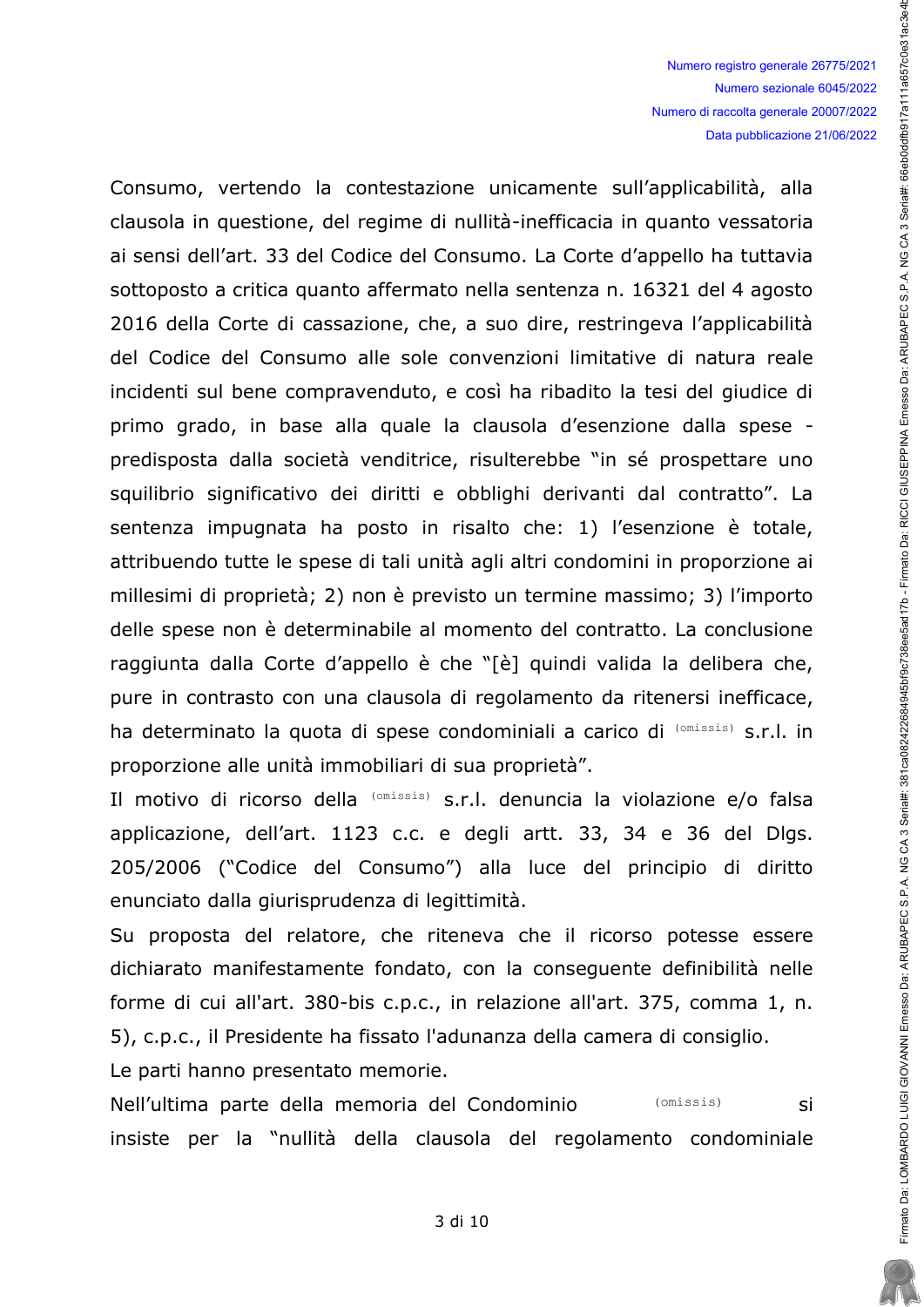statuente l'esonero totale e sine die dal pagamento delle spese comuni da parte della costruttrice".

Va perciò premesso, anche ai fini del pregiudiziale riscontro della regolarità dell'instaurato contraddittorio, che il giudizio in esame si svolge tra la condomina (omissis) s.r.l., intimata con provvedimento monitorio per la riscossione di contributi condominiali, ed il Condominio (omissis)

, in persona dell'amministratore. Non è posta questione, devoluta al sindacato di questa Corte, sui limiti cognitivi del giudizio di opposizione al decreto ingiuntivo emesso per la riscossione di contributi condominiali, nel quale il giudice può sindacare sia la nullità della deliberazione assembleare fondamento dell'ingiunzione, sia l'annullabilità di posta  $\overline{a}$ tale deliberazione, ma a condizione che quest'ultima sia stata dedotta mediante apposita domanda riconvenzionale, ai sensi dell'art. 1137, comma 2, c.c., nel termine perentorio ivi previsto, e non in via di eccezione (Cass. Sez. Unite, 14 aprile 2021, n. 9839).

La legittimazione al presente giudizio del Condominio (omissis)  $\overline{ }$ rappresentato dall'amministratore, si giustifica, peraltro, in base all'art. 1130, n. 3, c.c., con riguardo alla domanda di riscossione dei contributi ed alla relativa opposizione a decreto ingiuntivo proposta dalla (Omissis) s.r.l. Il Condominio, in persona dell'amministratore, non è invece legittimato ai fini di una decisione con efficacia di giudicato sulla questione della nullità o della inefficacia della clausola convenzionale relativa alla ripartizione delle spese, contenuta nel regolamento di condominio, che si assume accettato dai partecipanti. Tale pronuncia postulerebbe, com'è noto, un'azione esperibile da o nei confronti (non del condominio, ma) di tutti i condomini in situazione di litisconsorzio necessario, trattandosi di un contratto plurilaterale avente scopo comune., in quanto partecipi al vincolo negoziale che si assume viziato (da ultimo, Cass. Sez. 6 - 2, 10 marzo 2021, n. 6656). Della questione della nullità o della inefficacia della clausola convenzionale relativa alla ripartizione delle spese, contenuta nel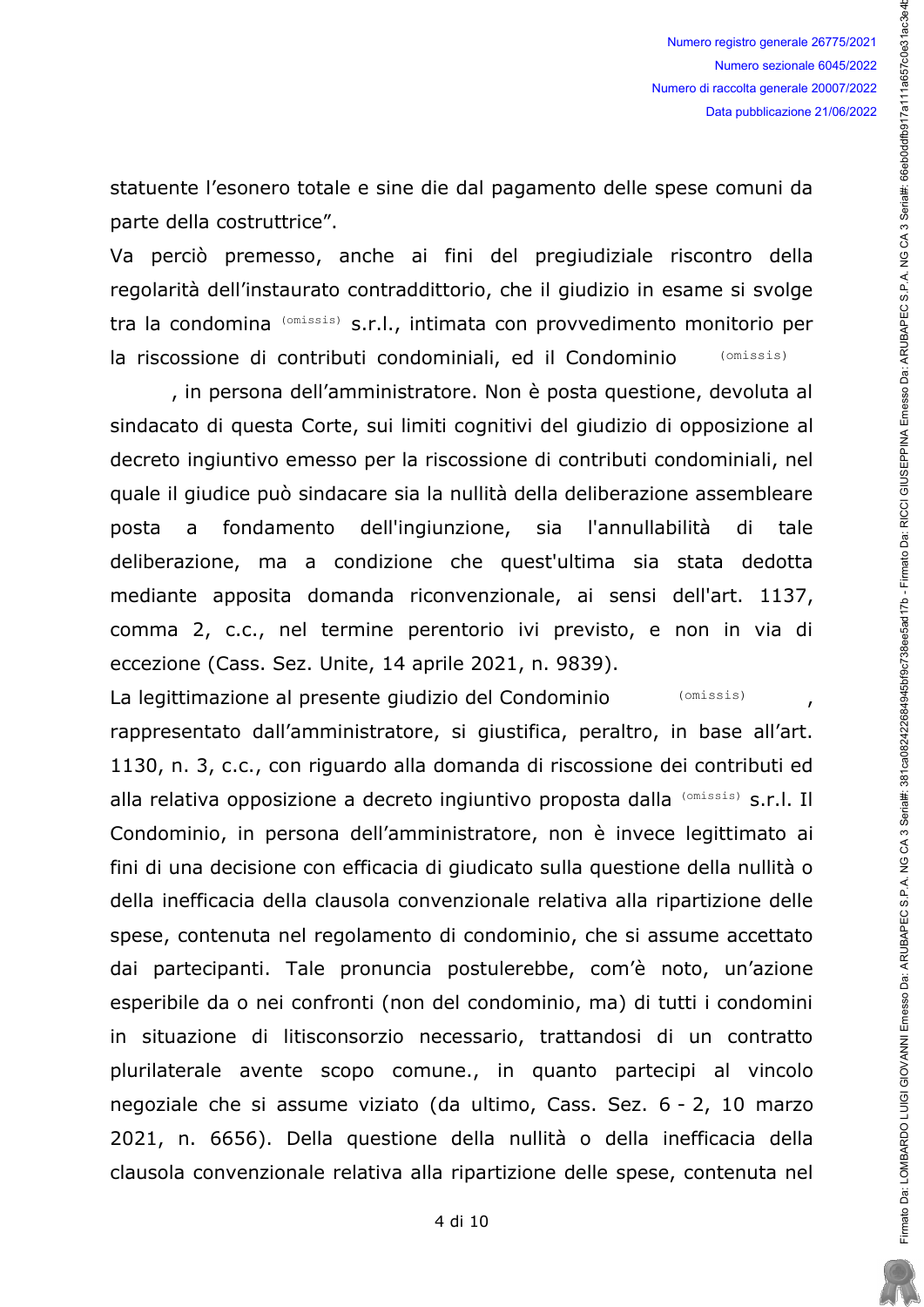regolamento, si conosce quindi in questo giudizio evidentemente soltanto nei limiti di un accertamento incidentale.

La sentenza della Corte d'appello di Brescia è, allora, incorsa in una manifesta violazione dell'art. 33 del Codice del Consumo.

Questa norma prevede la vessatorietà delle clausole del contratto concluso tra il consumatore ed il professionista che, malgrado la buona fede, "determinano a carico del consumatore un significativo di squilibrio dei diritti e degli obblighi derivanti dal contratto". Il contratto che intercorre tra il professionista costruttore del fabbricato ed il consumatore acquirente di una delle unità immobiliari in esso compreso è, di regola, una compravendita. Gli obblighi che derivano per il venditore dal contratto di compravendita sono delineati dall'art. 1476 del codice civile: consegnare la cosa al compratore, fargli acquistare la proprietà della cosa o il diritto, se l'acquisto non è effetto immediato del contratto; garantire il compratore dall'evizione e dai vizi della cosa. Ai sensi dell'art. 1498 del codice civile, il compratore è, a sua volta, obbligato al pagamento del prezzo. Dal contratto di compravendita di una unità immobiliare compresa in un edificio condominiale non discende, quindi, all'evidenza, un obbligo per il venditore di contribuire alle spese per le parti comuni in proporzione al valore delle restanti unità immobiliari che tuttora gli appartengano; tale obbligo discende, piuttosto, dagli artt. 1118 e 1123 c.c. e può essere oggetto, tuttavia, di "diversa convenzione" ai sensi del primo comma dell'art. 1123 c.c.

 $\dot{E}$  pacifico, infatti, che gli artt. 1118, comma 1, e 1123 c.c. posso essere derogati da una convenzione stipulata tra tutti i condomini, come anche da una deliberazione presa dagli stessi con l'unanimità dei consensi dei partecipanti. L'autonomia negoziale può anche prevedere l'esenzione totale o parziale per taluno dei condomini dall'obbligo di partecipare alle spese condominiali. Ciò, ad esempio, si affermava da Cass. 25 marzo 2004, n. 5975, la quale peraltro aggiungeva che la clausola del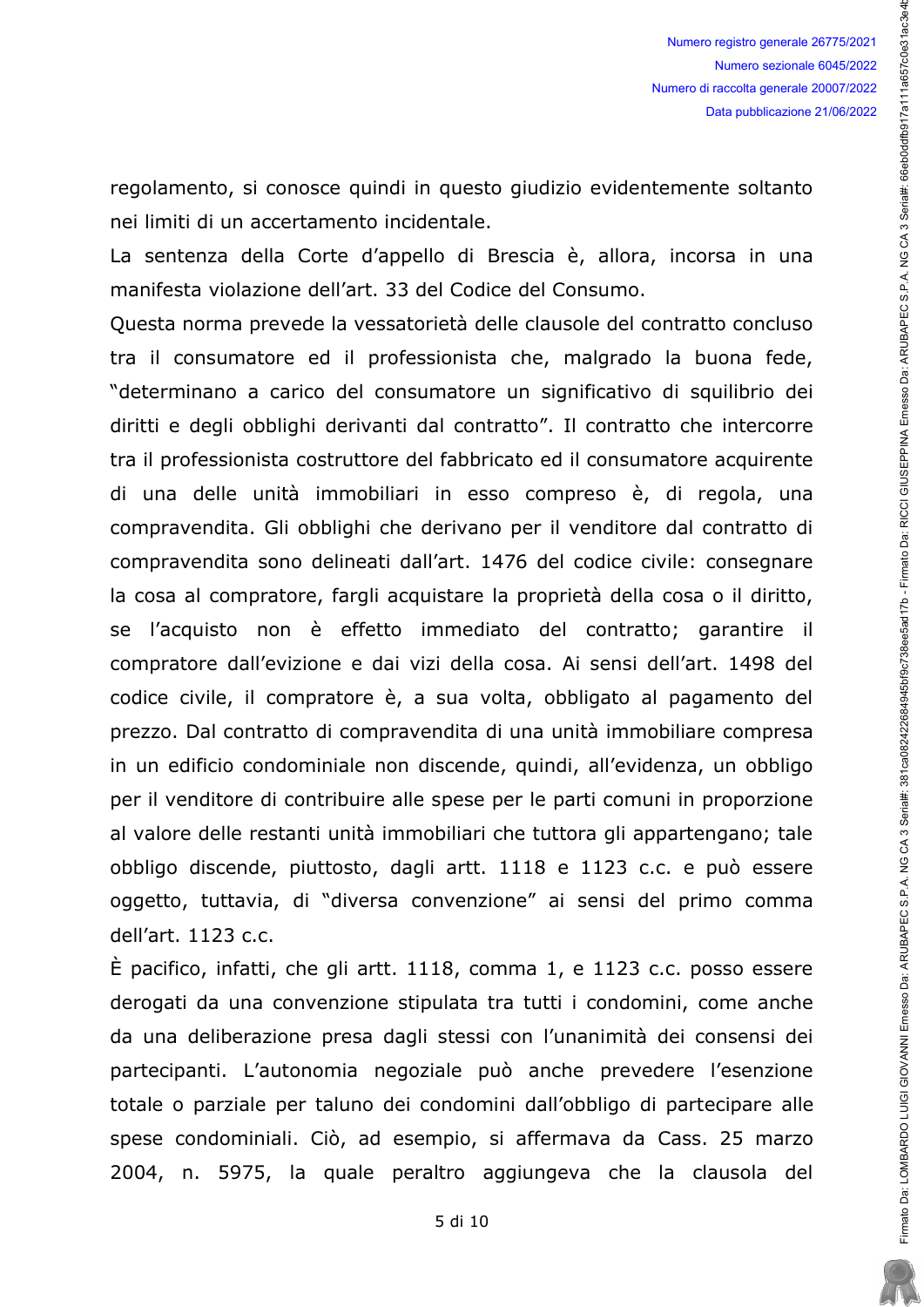regolamento condominiale, che stabilisce in favore di taluni condomini l'esenzione totale dall'onere di contribuire a qualsiasi tipo di spese, in ordine a una determinata cosa comune, può determinare il superamento nei riguardi della suddetta categoria di condomini della presunzione di comproprietà su quella parte del fabbricato. Nella disciplina del condominio edilizio non è contemplata una norma che abbia portata analoga all'art. 2265 c.c., la quale trova, del resto, la propria giustificazione nell'essenziale scopo lucrativo che viene perseguito tramite una attività imprenditoriale. La convenzione di esonero di taluno dei condomini dagli obblighi collegati alla contitolarità del diritto di proprietà sulle cose comuni, eventualmente inserita nel cosiddetto contenuto contrattuale del regolamento di condominio, è quindi (a differenza di ciò che traspare nella ricostruzione operata dalla Corte d'appello di Brescia), palesemente vicenda negoziale autonoma e distinta, sotto un profilo soggettivo e oggettivo, rispetto al contratto di vendita dell'unità immobiliare intercorsa tra costruttore proprietario originario e singolo condomino acquirente, seppure tale "diversa convenzione" ex art. 1123 c.c. sia oggetto di espresso richiamo nei titoli di compravendita di ciascun appartamento dell'edificio comune.

Perché una clausola della convenzione sulle spese condominiali contenuta nel regolamento di condominio sia valutata ai fini dell'art. 33 del Codice del Consumo occorre, allora, che la stessa provochi un significativo squilibrio (non ex se negli obblighi di contribuzione derivanti dagli artt. 1118 e 1123 c.c., ma) dei diritti e degli obblighi derivanti, ai sensi degli artt. 1476 e 1498 c.c., dal contratto di compravendita concluso tra il venditore professionista e il consumatore acquirente. Acquistano a tal fine rilievo, come affermava già Cass., 4 agosto 2016, n. 16321 (richiamata da Cass. 23 luglio 2019, n. 19832, e da Cass. 14 gennaio 2021, n. 497), le sole clausole del regolamento di condominio predisposte dal costruttore o proprietario dell'edificio, ricollegabili originario unico all'esercizio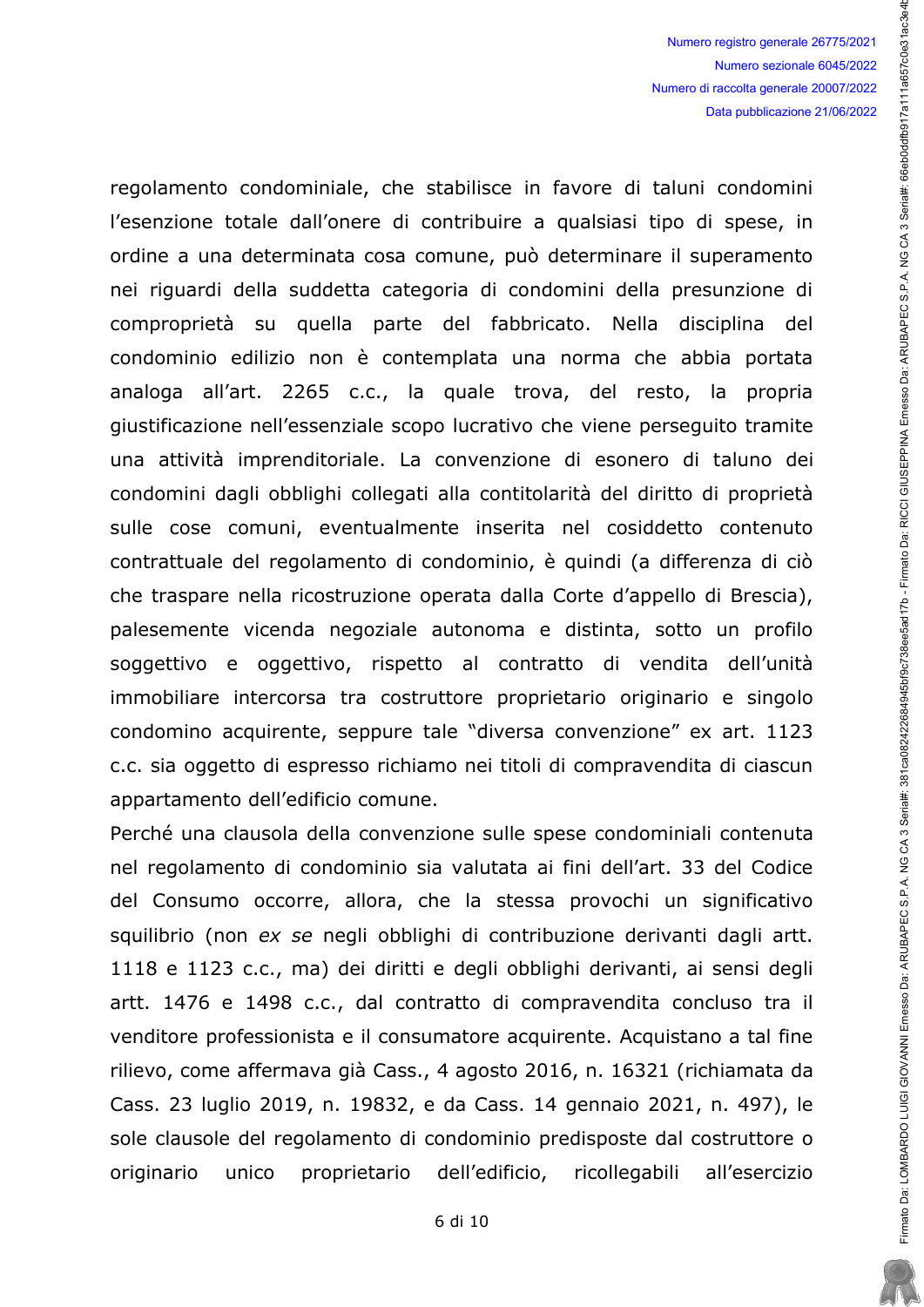dell'attività imprenditoriale o professionale da quello svolta, che, valutate alla luce del complessivo programma obbligatorio, secondo i profili del «significativo squilibrio dei diritti e degli obblighi derivanti dal contratto» e della «buona fede», ai sensi dell'art. 33, comma 1, d.lgs. 6 settembre 2005, n. 206, in rapporto al condomino acquirente dell'unità immobiliare di proprietà esclusiva che rivesta lo status di consumatore, incidano sulla portata della prestazione traslativa di dare dovuta dall'alienante, la quale si estende di regola alle parti comuni, ovvero sul corrispettivo dovuto dal compratore per il bene venduto.

Al contrario, il regolamento di condominio cosiddetto "contrattuale", quali ne siano il meccanismo di produzione ed il momento della sua efficacia, si configura, dal punto di vista strutturale, come un contratto plurilaterale, avente, cioè, pluralità di parti e scopo comune, nel quale non si pone quindi un nesso di reciprocità tra le prestazioni o le attribuzioni patrimoniali, né rileva il pericolo di uno squilibrio fra diritti ed obblighi contrapposti.

Neppure deve trascurarsi la legittimazione relativa spettante al contraente protetto a far valere la nullità di protezione delle clausole vessatorie (art. 36, comma 3, d.lgs. 6 settembre 2005, n. 206), salva la rilevabilità officiosa come regolata nei principi enunciati da Cass. Sez. Unite 12 dicembre 2014, n. 26242 e n. 26243, entrambe supponendo comunque un giudizio di cui siano parti il professionista ed il consumatore, ovvero i soggetti contraenti del rapporto di consumo, e nel quale venga in gioco l'esecuzione di quella clausola. Secondo Corte di Giustizia UE, Prima Sezione, sentenza 2 aprile 2020, causa C-329/19, invero, l'articolo 1, paragrafo 1, e l'articolo 2, lettera b), della direttiva 93/13/CEE del Consiglio, del 5 aprile 1993, concernente le clausole abusive nei contratti stipulati con i consumatori, devono essere interpretati nel senso che non ostano a una giurisprudenza nazionale che interpreti la normativa di recepimento della medesima direttiva nel diritto interno in modo che le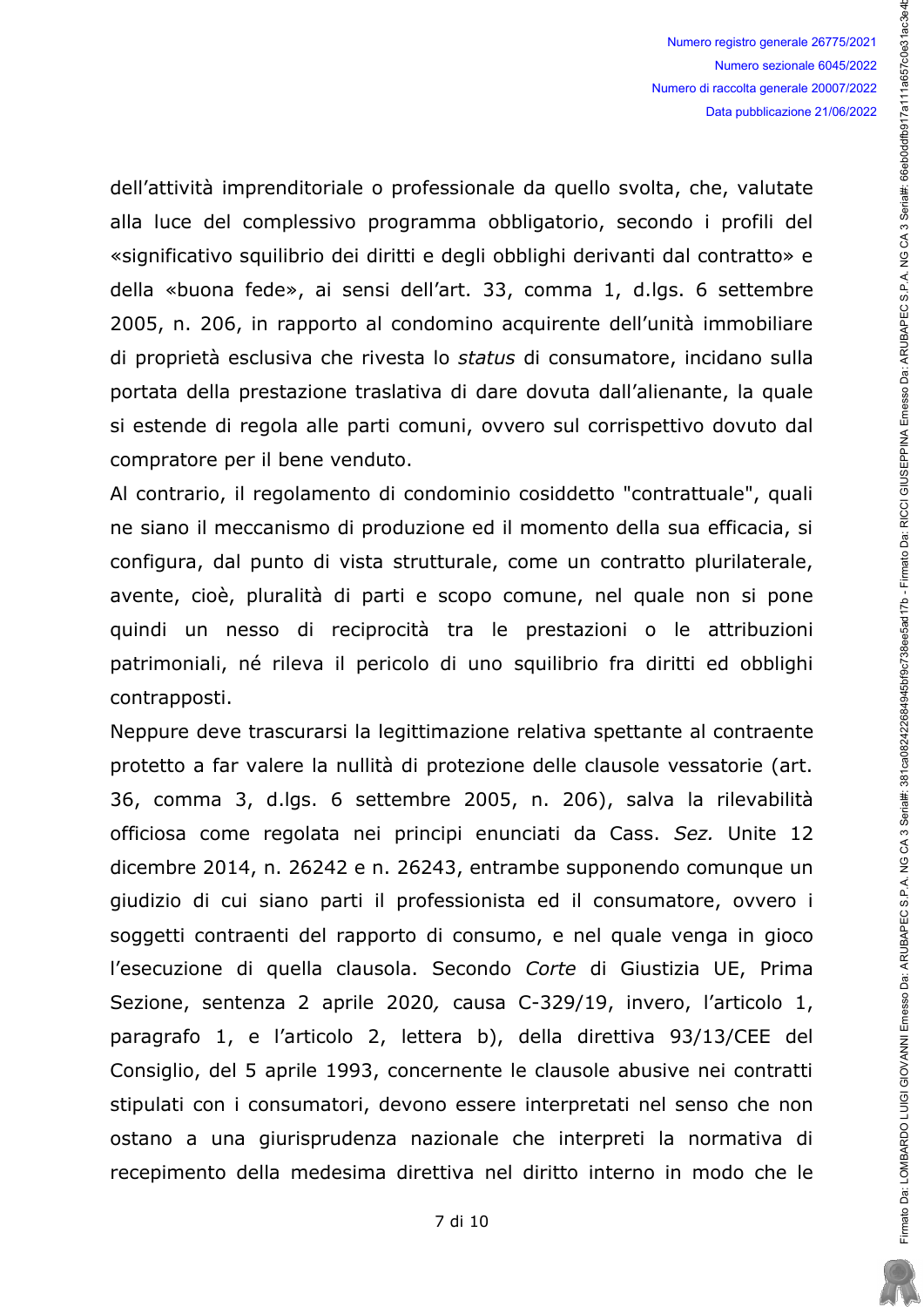Firmato Da: LOMBARDO LUIGI GIOVANNI Emesso Da: ARUBAPEC S.P.A. NG CA 3 Serial#, 381 ca082422684345bf9c32684345bf9c738ee5ad17b - Firmato Da: RICCI GIUSEPPINA Emesso Da: ARUBAPEC S.P.A. NG CA 3 Serial#: 66eb0ddfb917a111a657c

norme a tutela dei consumatori che essa contiene siano applicabili anche a un "contratto concluso con un professionista da un soggetto giuridico quale il condominio nell'ordinamento italiano", sebbene un simile soggetto giuridico non rientra nell'ambito di applicazione della suddetta direttiva. Il presente giudizio intercorre tra il Condominio (omissis) e la (omissis) s.r.l. e non ha ad oggetto un contratto di consumo concluso tra la società e il condominio; la nullità della clausola vessatoria è stata invece intesa operante "a vantaggio" del Condominio.

La soluzione qui prescelta si pone, pertanto, in continuità con i precedenti richiamati, e non in contrasto, come sostiene la memoria ex art. 380 bis,

comma 2, c.p.c. del Condominio  $(omissis)$ Nella memoria del Condominio (omissis)

si deduce che per "la corretta applicazione dell'art. 33, comma 1, Codice del Consumo debba prendersi in considerazione l'intero assetto delle obbligazioni derivanti dai singoli contratti di compravendita, siglati tra (omissis) e gli acquirenti condomini, tra cui, nel caso di specie, l'obbligazione che sorge in capo a quest'ultimi di tenere totalmente ed illimitatamente esente la venditrice dal pagamento delle spese di gestione delle parti comuni in proporzione al valore degli altri immobili condominiali di proprietaria della stessa ricorrente". Il controricorrente in memoria invita proprio a fare applicazione dell'art. 34, comma 1, del Codice del consumo, ovvero a valutare la vessatorietà della clausola del regolamento condominiale "tenendo conto della natura del bene o del servizio oggetto del contratto e facendo riferimento alle circostanze esistenti al momento della sua conclusione ed alle altre clausole del contratto medesimo o di un altro collegato o da cui dipende". Il controricorrente ravvisa tale collegamento tra la clausola 11, comma 6, del regolamento e i diritti e gli obblighi derivanti dai singoli contratti di compravendita delle unità immobiliari. Le considerazioni svolte nella memoria del Condominio  $(omissis)$ non si discostano, allora, da quanto sinora affermato in motivazione, ma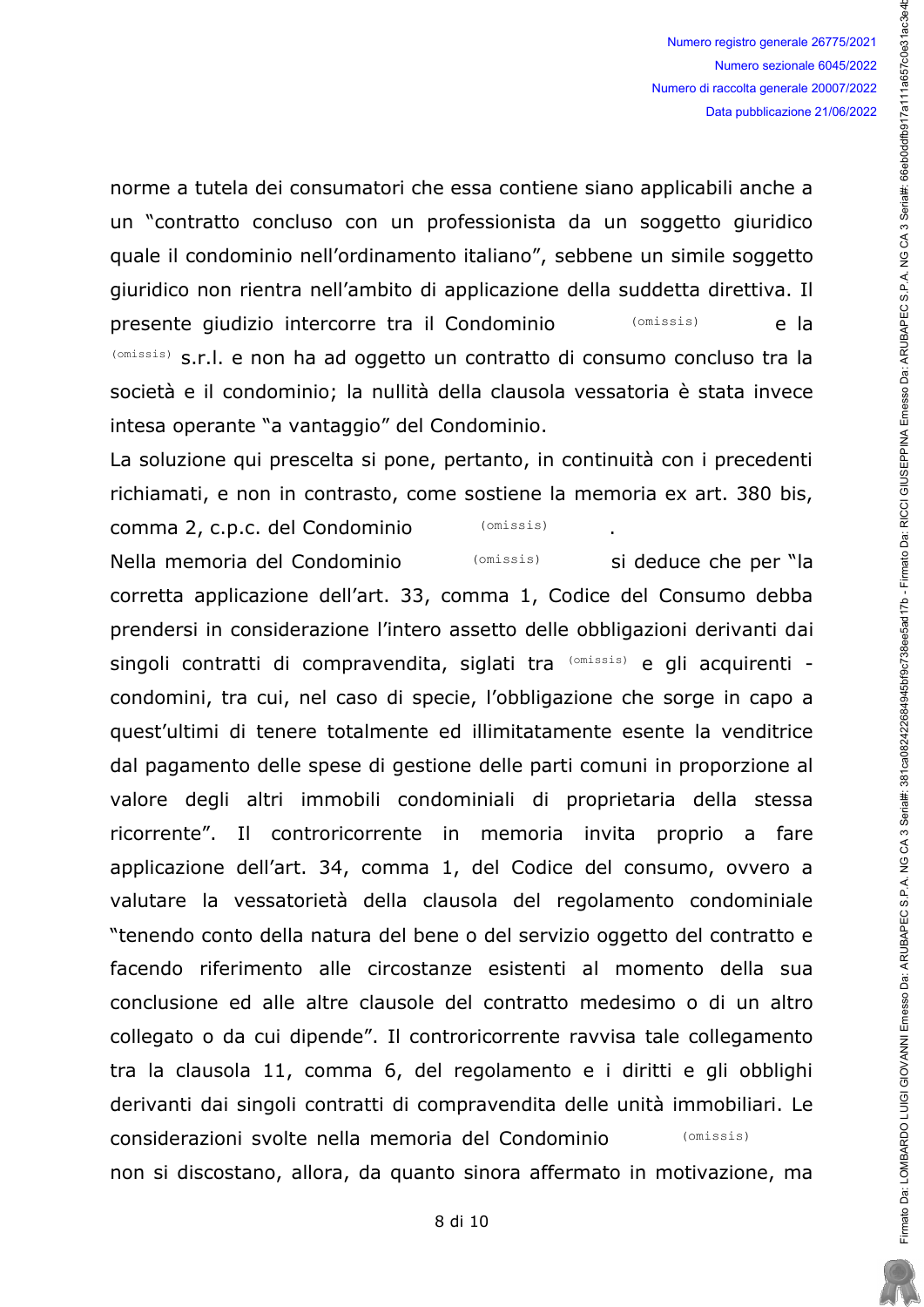esse stesse postulano, rispetto alla prima indagine compiuta nella sentenza impugnata, un più complesso accertamento sul merito della vessatorietà della clausola, che non può che svolgersi in sede di rinvio. Occorre, cioè, procedere, ad un accertamento della vessatorietà della "clausola 11", che esonera la costruttrice dal pagamento delle spese condominiali, valutando non lo squilibrio dei diritti e degli obblighi derivanti dal regolamento di condominio, il quale non è un contratto di squilibrio consumo, quanto lo dell'intero rapporto contrattuale sinallagmatico e dunque della complessiva operazione economica intercorsi tra il singolo acquirente consumatore e il professionista venditore. L'eventuale accertamento della vessatorietà della clausola nell'ambito del rapporto di consumo "a vantaggio del consumatore" ripercuoterà la sua incidenza sulla validità della adesione alla convenzione ex art. 1123 comma 1 c.c.

Va pertanto enunciato il seguente principio di diritto:

"la clausola relativa al pagamento delle spese condominiali inserita nel regolamento di condominio predisposto dal costruttore o originario unico proprietario dell'edificio e richiamato nel contratto di vendita della unità immobiliare concluso tra il venditore professionista e il consumatore acquirente, può considerarsi vessatoria, ai sensi dell'art. 33, comma 1, d.lgs. 6 settembre 2005, n. 206, ove sia fatta valere dal consumatore o rilevata d'ufficio dal giudice nell'ambito di un giudizio di cui siano parti i soggetti contraenti del rapporto di consumo e sempre che determini a carico del consumatore un significativo squilibrio dei diritti e degli obblighi derivanti dal contratto, e dunque se incida sulla prestazione traslativa del bene, che si estende alle parti comuni, dovuta dall'alienante, o sull'obbligo di pagamento del prezzo gravante sull'acquirente, restando di regola estraneo al programma negoziale sinallagmatico della compravendita del singolo appartamento l'obbligo del venditore di contribuire alle spese per